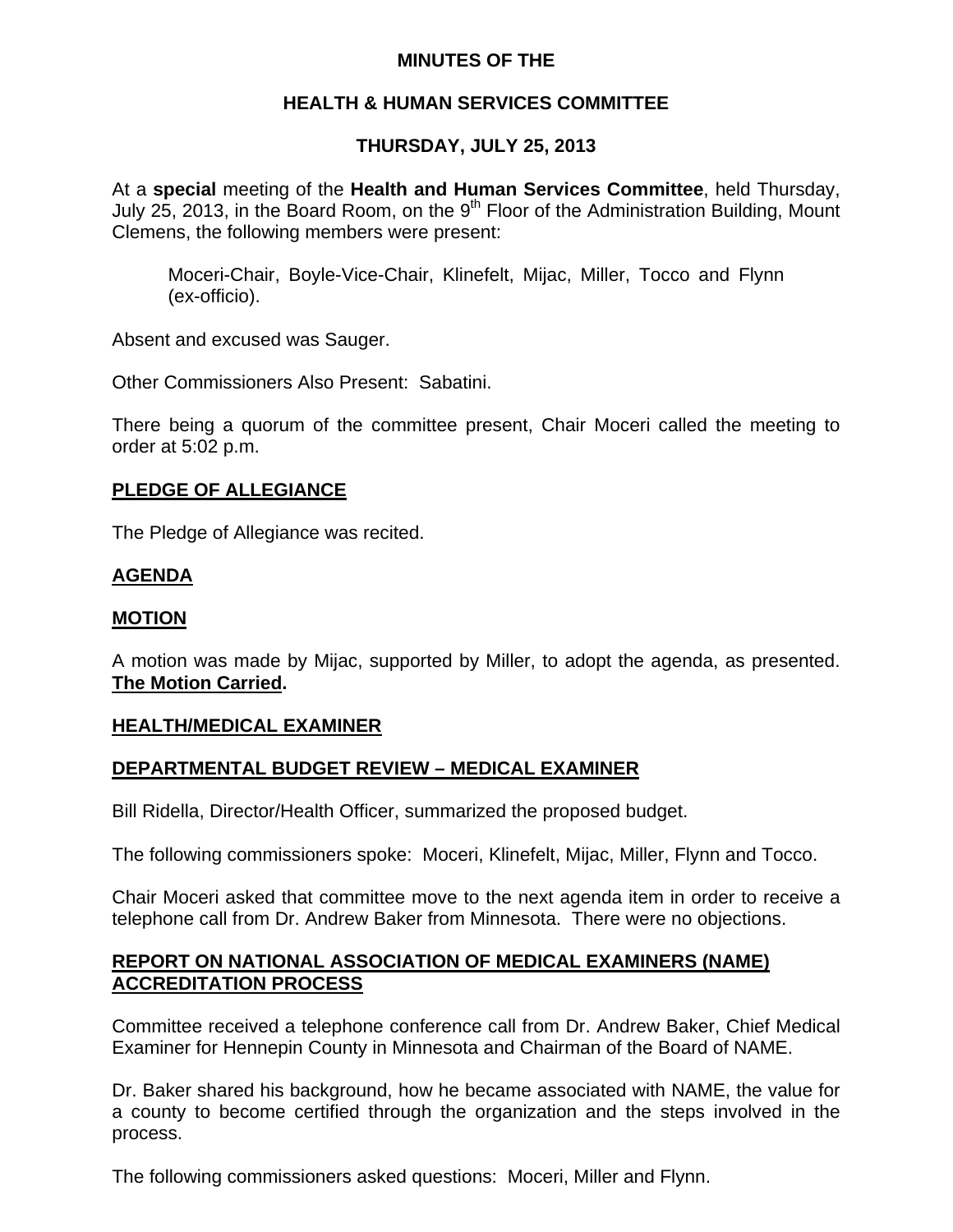Chair Moceri relayed the Board's appreciation for providing the information to the committee and stated that it was very valuable as the county pursues NAME accreditation.

The committee continued its review of the budget for the Medical Examiner's Office.

The following commissioners asked questions of Steve Gold and Bill Ridella: Miller, Flynn and Moceri.

### **MOTION**

A motion was made by Mijac, supported by Boyle, to receive and file the departmental budget review of the Medical Examiner's Office. **The Motion Carried.** 

### **DIGNIFIED REMOVAL SERVICE AGREEMENT/HEALTH**

Bill Ridella, Director/Health Officer, provided an overview of the agreement.

### **MOTION**

A motion was made by Tocco, supported by Klinefelt, to forward to the Finance Committee a recommendation to approve the professional services agreement between Macomb County and Dignified Removal Service for remains removal and transport services for the period July 1, 2013 through June 30, 2014; the payment for services will be based on the following rate: \$75 per hospital site removal and \$115 per other than hospital site removal; Dignified Removal Services will submit monthly invoices to Macomb County Health Department, Medical Examiner's Office, for services rendered under this agreement.

The following commissioners spoke: Tocco, Miller, Klinefelt, Flynn and Moceri.

Chair Moceri called for a vote on the motion to approve and **The Motion was Defeated.** 

Chair Moceri noted that questions and concerns raised today and any additional questions and/or recommended changes will be forwarded to the County Executive's Office.

### **INFORMATION ON GIFT OF LIFE DONATION PROGRAM**

Chair Moceri noted that information was provided on the Gift of Life Donation Program.

The following commissioner spoke: Miller.

### **MOTION**

A motion was made by Miller, supported by Klinefelt, to receive and file the information on the Gift of Life Donation Program. **The Motion Carried.**